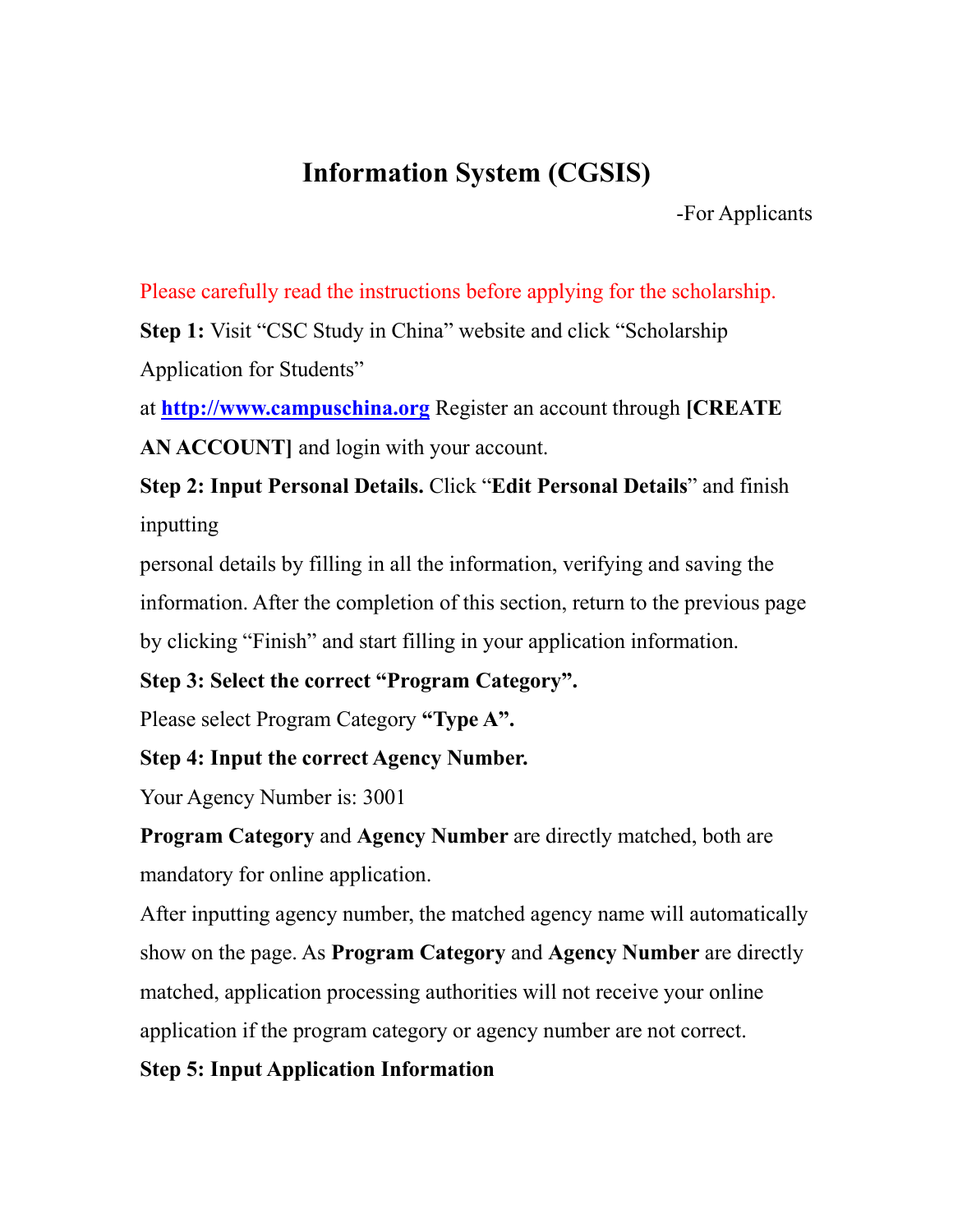Next, please move on to the section of "Language Proficiency and Study Plan" and upload "Supporting Documents" as requested, then click "Submit" to complete the application.

Check each part of your application carefully before submission. Please make sure that all the information and uploaded documents are valid and accurate.

When applicants of "T ype A" application choose the "Preferences of Institutes", system will automatically match the available universities according to the selected "Student Category, Preferred teaching language and Major Applying for". With any inquiry concerning the available majors of each university, please visit the following website.

<http://www.campuschina.org/universities/index.html> "Catalog of Discipline Field, First-level Discipline, Specialty" is available from the "Help", applicants could download the file to identify the relation between Discipline and Major.

**Step 6: Once submitted, amendment cannot be made on "Personal Details" and "Application Information".** Before the application being processed by the processing authorities, applicant can revoke the submitted application by clicking "Withdraw" and edit the application. After revoking the application, applicant must submit at second time afterre-editing, or the application will not be processed. Once the application is processed, application cannot be revoked.

**Step 7:** Click" Print the Application Form" and download the form. **Step 8:** Submit scholarship application under the requirements of the dispatching authorities (or application processing agency)